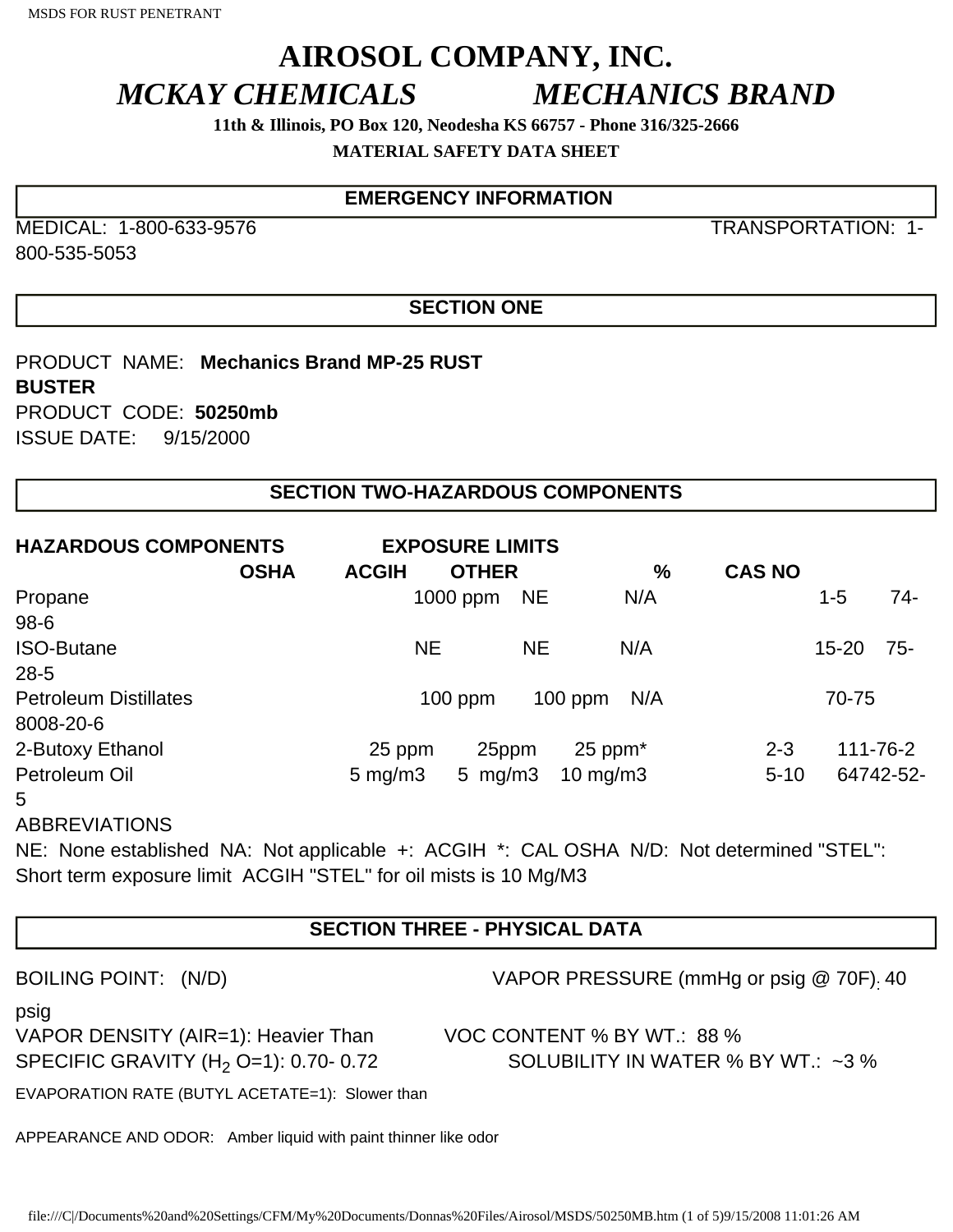### **SECTION FOUR - FIRE AND EXPLOSION HAZARD DATA**

FLASH POINT: N/D FLAMMABLE LIMITS: UEL 10.6% LEL 1.1% EXTINGUISHING MEDIUM: As appropriate for combustibles in area FIRE AND EXPLOSION HAZARD DATA

SPECIAL FIRE FIGHTING PROCEDURES: Wear self-contained breathing apparatus when fighting fires containing or around this product. Shut off all sources of ignition, if possible. Keep exposed containers cool with water spray to prevent rupture. Evacuate all non-trained personnel. Wear full protective clothing, including helmet. Ventilate area. Contain spill and dike, if possible. For leaks or spills that have not ignited, water spray can be used to disperse the flammable vapor and protect personnel attempting to stop the leak. Do not use direct stream of water because product will float and can be reignited on the surface of water.

UNUSUAL FIRE AND EXPLOSION HAZARDS: Firefighters should wear SCBAS in a positive pressure mode with full face shield. Vapors are heavier than air and may travel long distances and accumulate in low areas or spread along ground from handling site. Eliminate all sources of ignition as vapor may ignite. Carbon oxides may be formed.

## **SECTION FIVE - REACTIVITY DATA**

STABILITY: Stable, avoid open flames and high temperatures (above 120ºF) and direct sunlight INCOMPATIBILITY: Strong oxidizers

HAZARDOUS DECOMPOSITION PRODUCTS: Combustion may yield carbon monoxide and/or carbon dioxide

HAZARDOUS POLYMERIZATION: Will not occur

Page one

PRODUCT NAME: **Mechanics Brand MP-50 RUST BUSTER**  PRODUCT CODE: **50250mb**

## **SECTION SIX - HEALTH HAZARD DATA**

#### EFFECTS OF OVER EXPOSURE

EYE CONTACT: Direct contact with the liquid or mists or overexposures to the vapor may be irritating, causing tearing, stinging, redness, and swelling.

SKIN CONTACT: Repeated or prolonged contact may cause mild skin irritation resulting in redness, burning, drying, and cracking of the skin. Persons with pre-existing skin disorders may be more susceptible to the effects of this material.

SKIN ABSORPTION: Not likely when used as directed.

INGESTION: Not likely as an aerosol, but ingestion of excessive quantities may cause irritation of the digestive tract and signs of nervous system depression such as headache, drowsiness, dizziness, loss of coordination, and fatigue.

INHALATION: Prolonged, repeated, or intentional abuse may be harmful or fatal. Effects of overexposure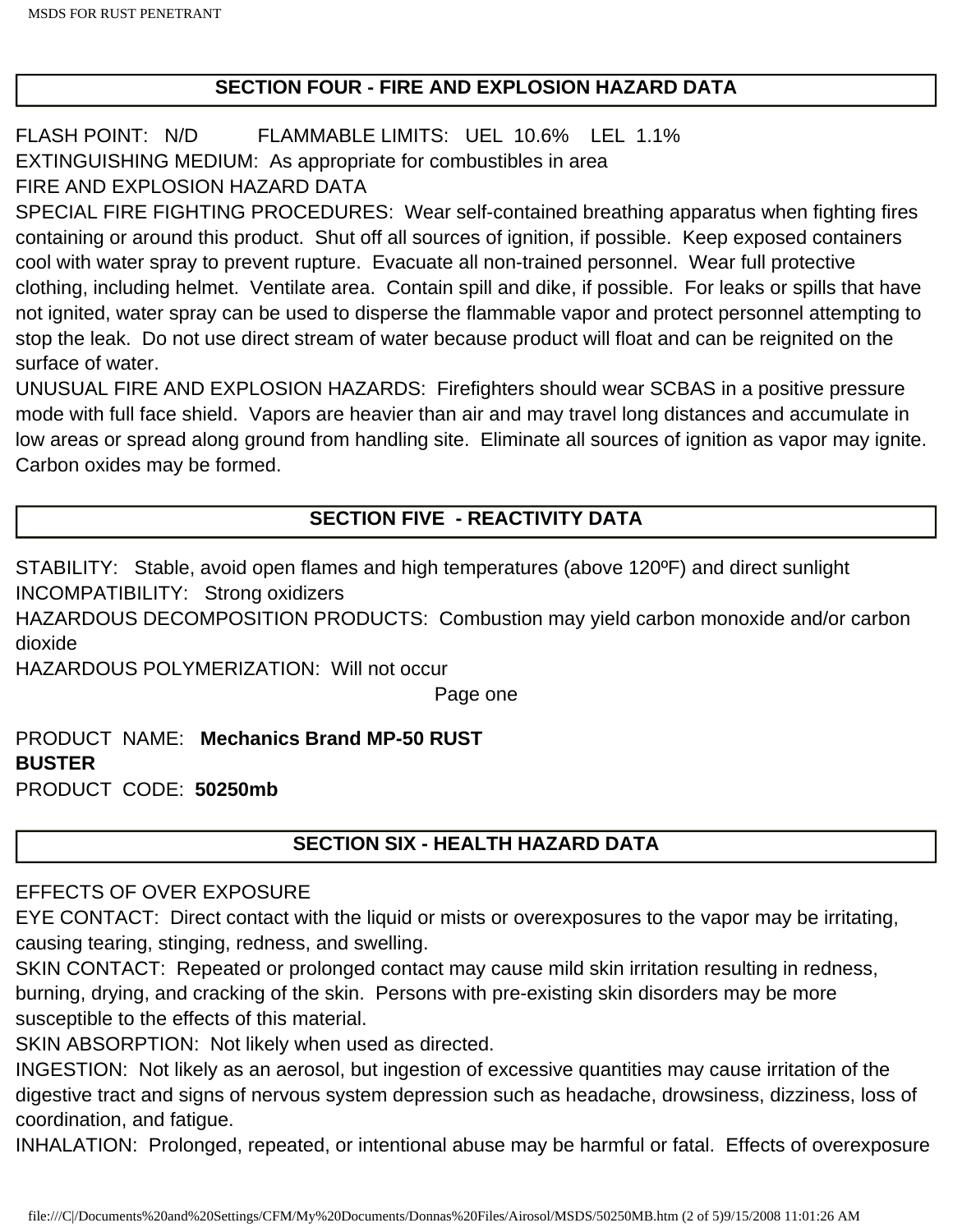may include irritation of the nose and throat and signs of nervous system depression: headache, drowsiness, dizziness, loss of coordination, and fatigue. Overexposure may cause respiratory symptoms associated with pre-existing lung disorders; asthma-like conditions, to be aggravated.

SYSTEMIC AND OTHER EFFECTS: None known.

EMERGENCY AND FIRST AID PROCEDURES

EYE CONTACT: In case of contact, immediately flush eyes with large amounts of water for at least 15 minutes, occasionally lifting upper and lower eyelids. If irritation occurs, get medical attention.

SKIN CONTACT: In case of contact, wash with soap and water for at least 15 minutes. If irritation occurs call a physician. Wash clothing before reuse.

INHALATION: If affected, move person to non-contaminated fresh air. If breathing has stopped, give artificial respiration. If breathing is difficult, give oxygen. Call a physician immediately if symptoms persist.

INGESTION: Ingestion is not likely as an aerosol but, if ingested, do not induce vomiting. Give one to two glasses of water. Keep victim's head below hips or on left side with head down. Call a physician or poison control center immediately. Never give anything by mouth to an unconscious person. Do not leave victim unattended.

## **SECTION SEVEN - ENVIRONMENTAL AND DISPOSAL INFORMATION**

ACTION TO TAKE FOR SPILLS/LEAKS: Ventilate area-especially low places where heavy vapors might collect. extinguish all ignition sources. Contain spill and cover with inorganic absorbent material. Collect spilled material. Place into an approved DOT container for disposal. Clean up residue with water. Refer to other sections of this MSDS for information regarding physical and health hazards, respiratory protection, ventilation, and personnel protective equipment.

WASTE DISPOSAL METHOD: In accordance with local, state, and federal regulations. For large spills, remove to a permitted disposal facility. For small spills, dry inorganic material on plastic in direct sunlight and landfill.

#### **SECTION EIGHT - HANDLING AND STORAGE PRECAUTIONS**

Store in tightly sealed containers. Keep away from heat, sparks, and open flame. Do not get in eyes, on skin or clothing. Do not breathe vapor, mist, or gas. Do not store or transfer to an unmarked container. Do not throw empty containers in trash compactor. Do not store in direct sun. Store containers below 120ºF. Do not throw empty container into fire. Read label before using.

#### **SECTION NINE - SPECIAL PROTECTION INFORMATION**

RESPIRATORY PROTECTION (SPECIFY TYPE): If use conditions generate large amounts of vapors or mists, select one of the following NIOSH approved respirators based on airborne concentration of contaminants in accordance with OSHA regulations. Full face organic vapor and acid gas respirator, full face supplied air respirator or full face pressure demand self-contained breathing apparatus. VENTILATION: Local mechanical exhaust ventilation capable of maintaining emissions at the point of use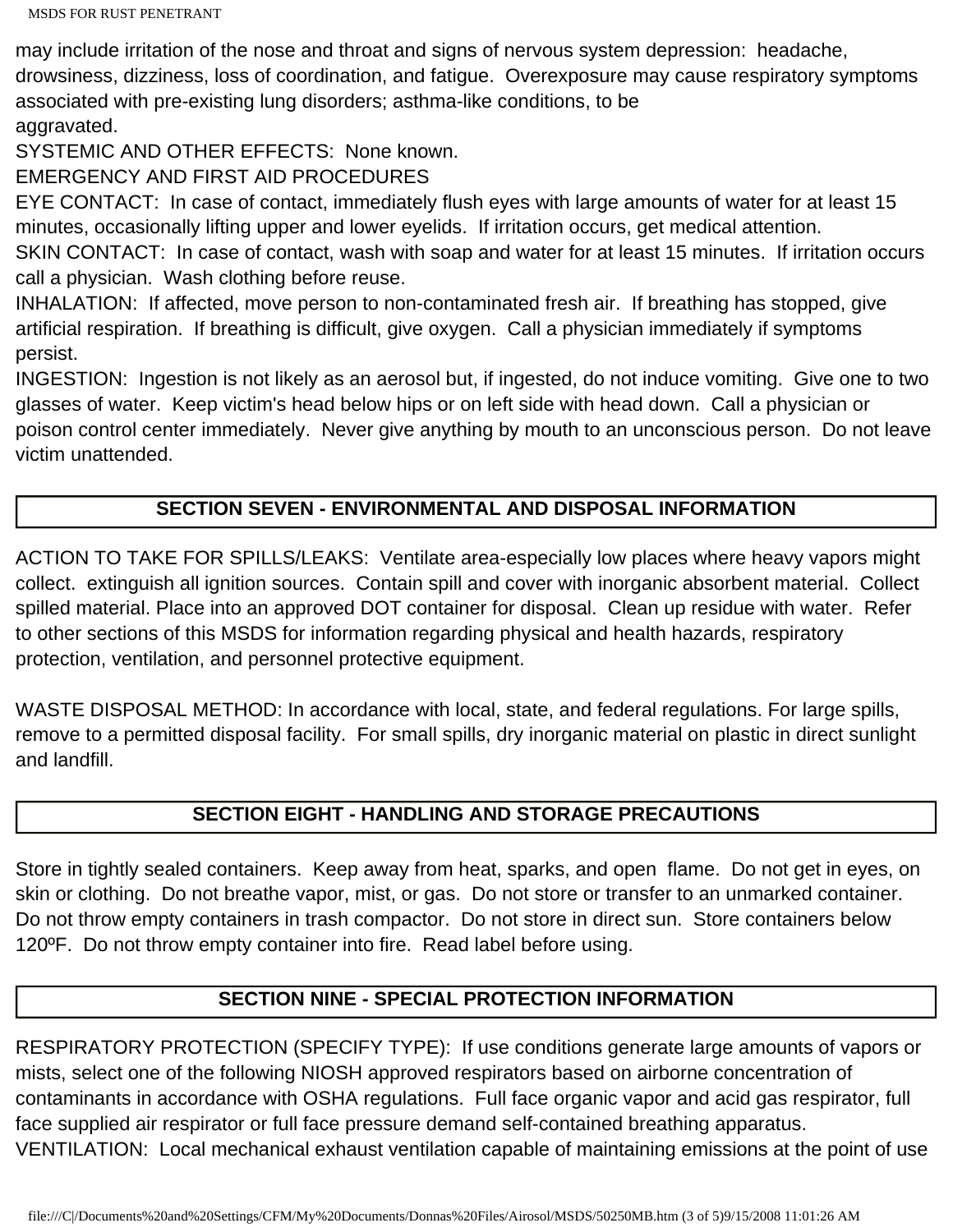MSDS FOR RUST PENETRANT

below the PEL/TLV.

#### Page two

PRODUCT NAME: **Mechanics Brand MP-50 RUST BUSTER**  PRODUCT CODE: **50250mb** 

#### **SECTION NINE - SPECIAL PROTECTION INFORMATION (continued)**

PROTECTIVE GLOVES: Any lined non-permeable rubber gloves.

EYE PROTECTION: Chemical resistant safety glasses with protective side shields. OTHER PROTECTIVE EQUIPMENT: Non-permeable clothing to protect all skin from liquid contact. PREVENTION OF ACCIDENTAL INGESTION: Do not eat or drink around this product when using it. Wash exposed areas with soap and water when finished using.

#### **SECTION TEN - REGULATORY INFORMATION**

SUPERFUND AMENDMENTS AND REAUTHORIZATION ACT OF 1986 (SARA) TITLE III: CHEMICAL CAS NUMBER CONCENTRATION % None listed FEDERAL EPA: Comprehensive Environmental Response, Compensation, and Liability Act of 1980 (CERCLA) requires the notification of the National Response Center of release of quantities of hazardous substances equal to or greater than the reportable quantities (rqs) in 40 cfr 302.4. CHEMICAL CAS NUMBER CONCENTRATION % UPPER BOUND RQs IN #'S Not applicable CALIFORNIA PROPOSITION 65 None listed MASSACHUSETTS RIGHT TO KNOW: Yes 2-Butoxy Ethanol 111-76-2 3.0% ISO-Butane 75-28-5 20.0% Propane 74-98-6 5.0% PENNSYLVANIA RIGHT TO KNOW: 2-Butoxy Ethanol 111-76-2 3.0% ISO-Butane 75-28-5 20.0% Propane 74-98-6 5.0% NEW JERSEY RIGHT TO KNOW: Yes 2-Butoxy Ethanol 111-76-2 3.0% ISO-Butane 75-28-5 20.0% Propane 74-98-6 5.0%

TOXIC SUBSTANCES CONTROL ACT (TSCA) STATUS: Listed